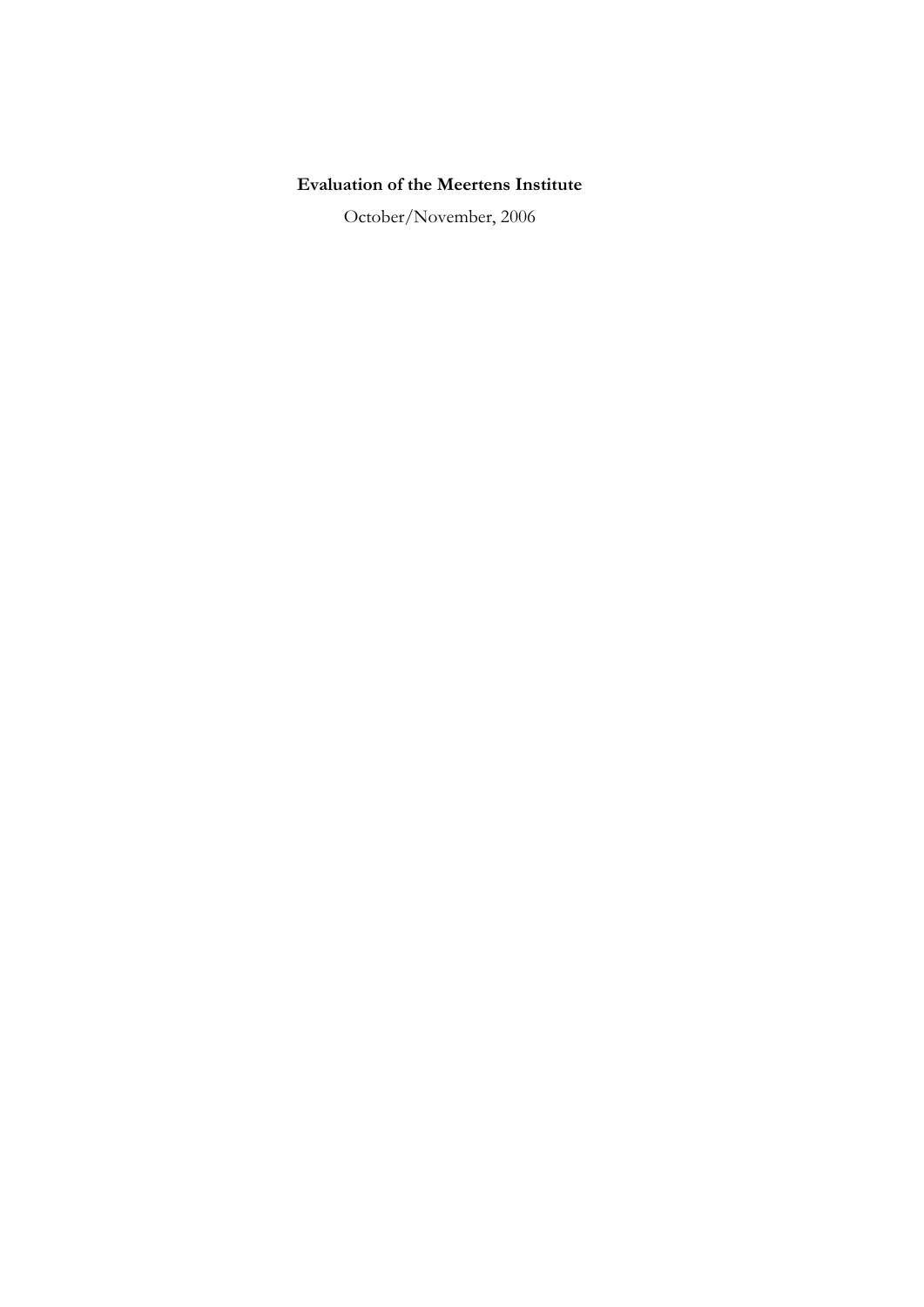### **1. INTRODUCTION**

Once every six years, each KNAW institute is assessed in accordance with the *Standard Evaluation Protocol 2003-2009*. The specific aims of this system, as well as the aspects on the basis of which an evaluation takes place and the ratings that can be given, are thoroughly described in this protocol and are therefore not repeated here.

The review of the Meertens Institute was commissioned by the board of management of the KNAW. The review committee was appointed in May 2006 and consisted of:

- Prof. Dr. Paul Schnabel (chair) Social and Cultural Planning Office of The Netherlands, Utrecht University
- Prof. Dr. Peter Auer Albert-Ludwigs University Freiburg
- Prof. Dr. Christine Burckhardt-Seebass University of Basel
- Josje S. Calff MA Library of Leiden University

Dr. Bertram Mourits was appointed secretary of the review committee.

The assessment dealt with all aspects of the work done in the institute, which entails research on Dutch Ethnology and Variation Linguistics on the one hand, and documentation of material pertaining to Dutch language and culture on the other. The period of assessment was 2000-2006. The review committee had received a detailed self-evaluation as well as several other documents – see the appendix for an overview. Information available in the self-evaluation is usually not repeated in great detail in this report. The interviews took place during a site visit on October 31 and November 1, 2006. The program of the site visit is included in the appendix.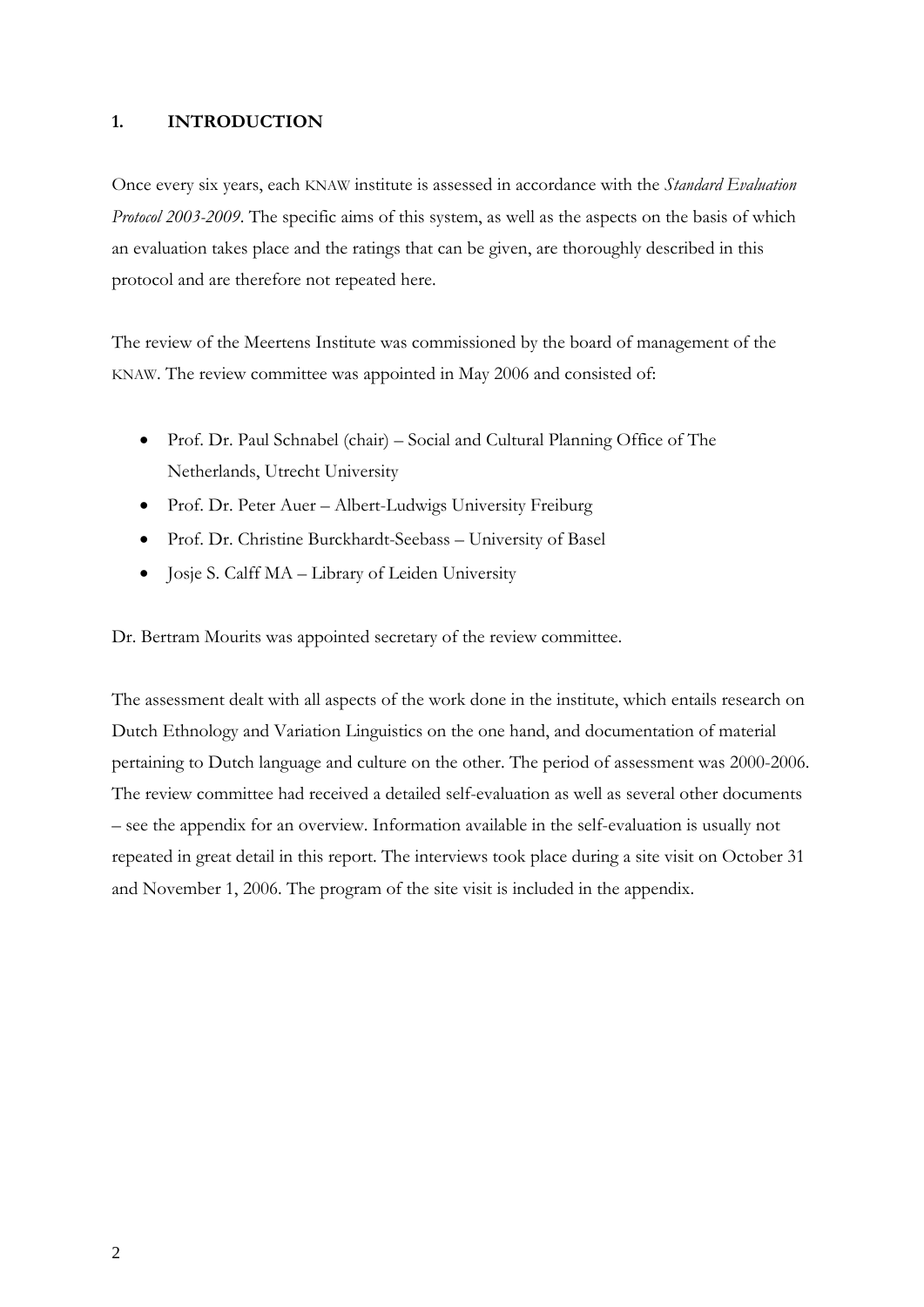### **2. REVIEW OF THE INSTITUTE**

#### **2.1 Mission, policy and strategy**

The Meertens Institute is a combination of three previous KNAW committees: the Dialect Committee, the Onomastics Committee and the Folklore Committee. These were combined and became one KNAW institute in 1952.

The work of the Meertens Institute takes place in three groups: Variation Linguistics, Dutch Ethnology and the library/documentation (as part of General Affairs).

Variation Linguistics has its main theoretical basis in formal and sociolinguistic theories of syntax, morphology and phonology. There is an onomastics section within this group. The research group Dutch Ethnology focuses on categories of heritage, visual culture and performance of cultural and religious practices in The Netherlands throughout history, but with a clear emphasis on the present.

The documentation department collects material pertaining to linguistic as well as ethnological subjects, increasingly from a research-based perspective. To combine research and documentation in specific areas, DOCs (centres for documentation and research) have recently been introduced.

The Meertens Institute aims to produce high quality research in the area of ethnology and linguistics. It also tries to contribute to contemporary political and social issues, 'such as Dutch identity, effects of migration, bilingualism and multiculturalism, Dutch cultural heritage and the increasing importance of the European context' (*Self Evaluation,* p.5). Therefore, researchers often contribute to non-scholarly media. Judging from the number of general books and appearances in newspaper articles, these efforts are often quite successful.

In general, language and culture in The Netherlands are the central objects of research. The research focus of the institute is summarized in the *Self Evaluation* as 'the complex properties of language variation and day-to-day culture in a dynamic society' (p. 4). The mission statement indicates how this could be a starting point for the interrelations between the linguistics and the ethnology groups in the institute: 'the theoretical relevance of language variation in the Dutch speaking language area and of ethnological issues within The Netherlands is being considered in relation to more general theoretical conceptions of language and culture'.

The committee notes that this is a commendable project, which is endorsed by the director and the scientific advisory board, but that practice is stubborn. The combination of the two groups into one institute may be historically grounded, but it is not a natural given. Both research groups are productive and successful, but cooperation is largely restricted to the field of language and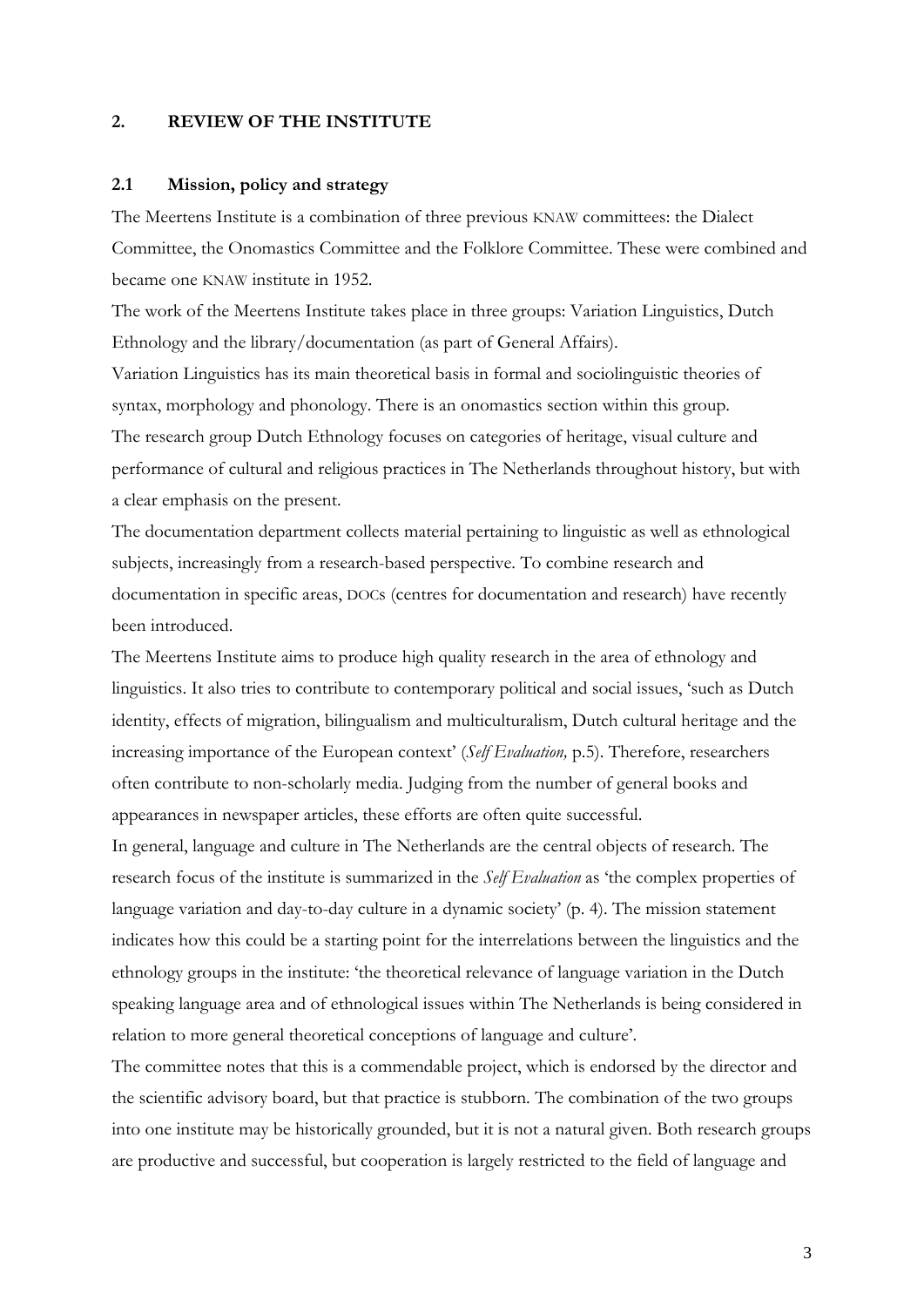culture of immigrant groups. Splitting the institute though, is not an immediate option: while the research groups may be able to function independently, the documentation department functions in support of both research groups.

However, the feasibility of combined research programs should become apparent in the current five year period. If the two research groups remain as separate as they are now, a new evaluation to assess the situation will be indispensable. At the moment it is not entirely clear whether the links between the two groups are strong enough to warrant a common future. There should be better reasons than tradition or the convenience of sharing services and resources. Is it a matter of size within the KNAW? In the longer run it might be relevant to consider the possibility of separate research units operating in a federative organization with other research groups in adjacent (language, history or cultural) subject fields (as suggested in the five year plan *Dynamische tradities* [Dynamic Traditions], p. 17). That might be another way to provide opportunities for multidisciplinary cooperation and the combination of facilities, among others for documentation purposes.

Cooperation with other academic institutes has increased, and this is reflected in fruitful exchange programs with several universities. The committee was pleased to see that the Meertens Institute is firmly embedded in the academic landscape of The Netherlands. Strategy and policy of the institute are reflected in five year plans, of which the Meertens Institute has published two: the first one, *Het oog op de toekomst* [Looking at the future] described the plans of the last five year, the new one, *Dynamische tradities* sets out the course for the next five years.

The committee noted that these plans are broad and not strictly defined. They are not specific enough to make thorough evaluation possible. Since researchers have a high degree of freedom to choose their subjects, it might be advisable to supplement the abstract five year plans by annual evaluations and more specific annual programmes as part of a more explicit planning and control cycle.

#### **2.2 Leadership**

The leadership of the Meertens Institute is largely in the hands of one person: Hans Bennis, the director. He is responsible for everyday management as well as the scientific production and quality. He is also the leader of the Management Team, two of whose three other members are replaced on a three year basis. Both research groups send a representative to this team to act as temporary member (a *primus inter pares* for a period of three years). Only the manager of General Affairs has a permanent position in the Management Team and also functions as the Deputy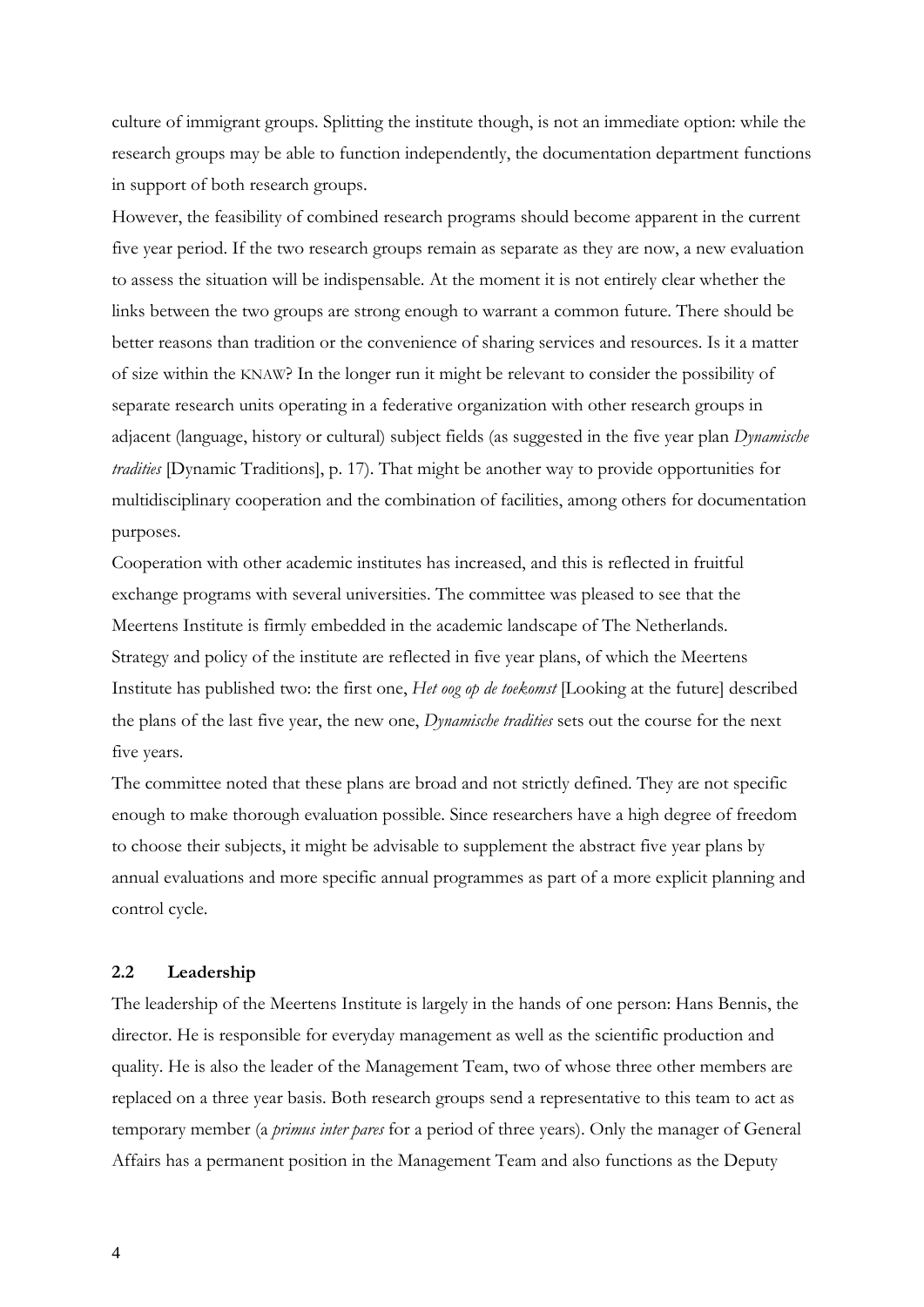#### Director.

The Management Team is supported by an external Scientific Advisory Board as well as an internal Committee for Strategy and Policy.

This structure has worked remarkably well for the past eight years. The previous evaluation report already noted the huge progress the institute had made, and this has not changed in the period that this committee is assessing. Because scientists are contributing to the management team, management never loses research out of sight.

But while the review committee acknowledges that the flat structure of the management may have had its function in a period of change for the Meertens Institute, in the longer run we recommend altering the structure. The committee feels that the day to day management of the institute, the Human Resources-management and the financial management may need a more professional and experienced approach than is now available. The institute is not big, but with more than 50 employees and a turnover of several million euros, it is no longer small either.

### **2.3 Resources and funding policies**

For the larger part, the Meertens Institute is funded by the KNAW. A part of the budget also comes from contract research or other research funds. The linguistic group has a high number of NWO and EU funded researchers, particularly PhD's.

The total amount of funding is more or less stable, which on the one hand means that the institute did not have to deal with serious cutbacks, but on the other hand also implies that growth is difficult to sustain.

The division of staff among the three groups (Dutch Ethnology, Variation Linguistics, General Affairs) is roughly equal. For General Affairs, 'this appears to be high,' the *Self Evaluation* states, but this group takes care of a lot of supporting activities, including documentation, and the evaluation committee did not feel this situation to be out of balance.

The financial situation does need addressing for a different reason: the period of growth and increasing quality, which the Meertens Institute has experienced in the period of assessment, will be difficult to sustain unless further resources become available, particularly to provide matching funds for external money, and to compensate for rising salaries and general costs. As a temporary solution, the institute decided to cut all new PhD-projects. This is not a healthy decision from the perspective of scientific quality and productivity. The review committee is aware that both research groups regret the decision taken in this matter. Both were quite adamant in their opinion that scientific renewal and progression, so obvious in the last five years, might decrease if young scientists no longer have the opportunity to participate actively in the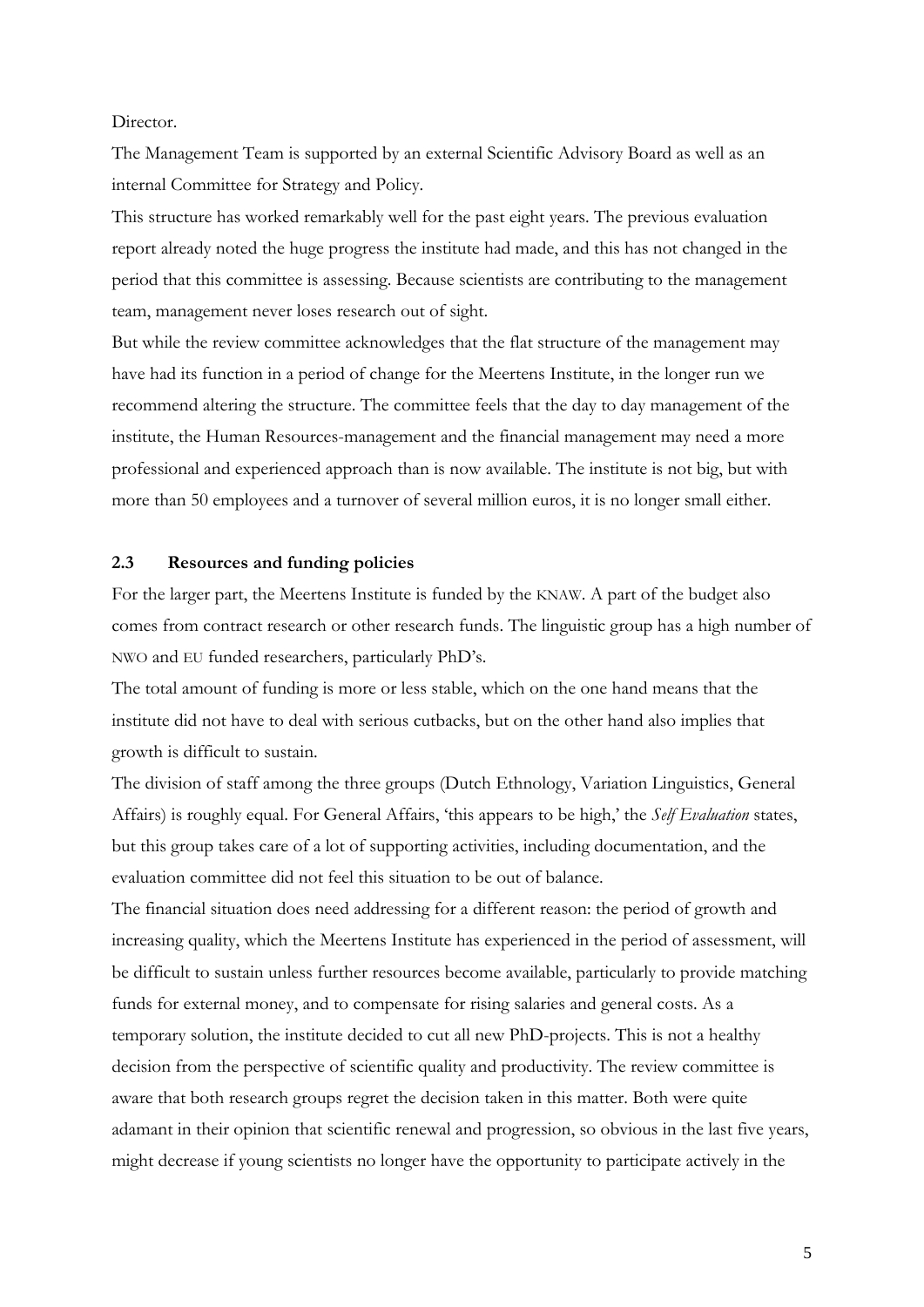research programs.

Because there are no reserves in the budget for matching funds, it is possible that, even when a research plan has been agreed upon, there is no guarantee it can be carried out. There is always an investment to be made when matching the amount that NWO invests.

# **2.4 Facilities**

In 1998, the Meertens Institute moved from a building in downtown Amsterdam to its current premises. Until last year, the building was shared with NIWI, but since this institute left, half of the premises are not in use. Housing is paid for by the KNAW and therefore not visible on the budget.

The building functions very well for the Meertens Institute; it has good facilities for research and it is also conveniently located. There is enough space for the library, although the quality of air and climate in the stacks are not suitable for some of the rarer and more valuable books that can be found there. To the extent that these valuable items are not heavily used by the researchers of the institute, a more adequate accommodation should be found.

As noted in paragraph 2.3, General Affairs is largely responsible for documentation, the library, and the website.

The website as the committee saw it during the site visit, is not entirely up to standard. Not all of the databases are accessible online and search functions are limited. English versions of many web pages, including the home page, were not available. This is only partially a criticism, because a website committee has been founded and during the visit, we saw some of the results. The website in development definitely looks promising.

The societal relevance of the Meertens Institute consists to a considerable degree in the availability of their materials for researchers from other institutes, for a growing number of amateur ethnologists and local historians and finally, for the general public. The availability of documentation material as well as the accessibility of catalogues need to be a constant matter of attention (see also 2.1, with regard to the DOCs).

### **2.5 Academic reputation in general**

When assessing the academic reputation of the Meertens Institute, there are several factors that have to be taken into account. Most important, the two groups in the institute (Variation Linguistics and Dutch Ethnology) cannot in all respects be assessed in the same way. Moreover, research only became the focal point during the past decade. Before then, the institute was to a large extent occupied with documentation in the fields of dialects and folklore. The changing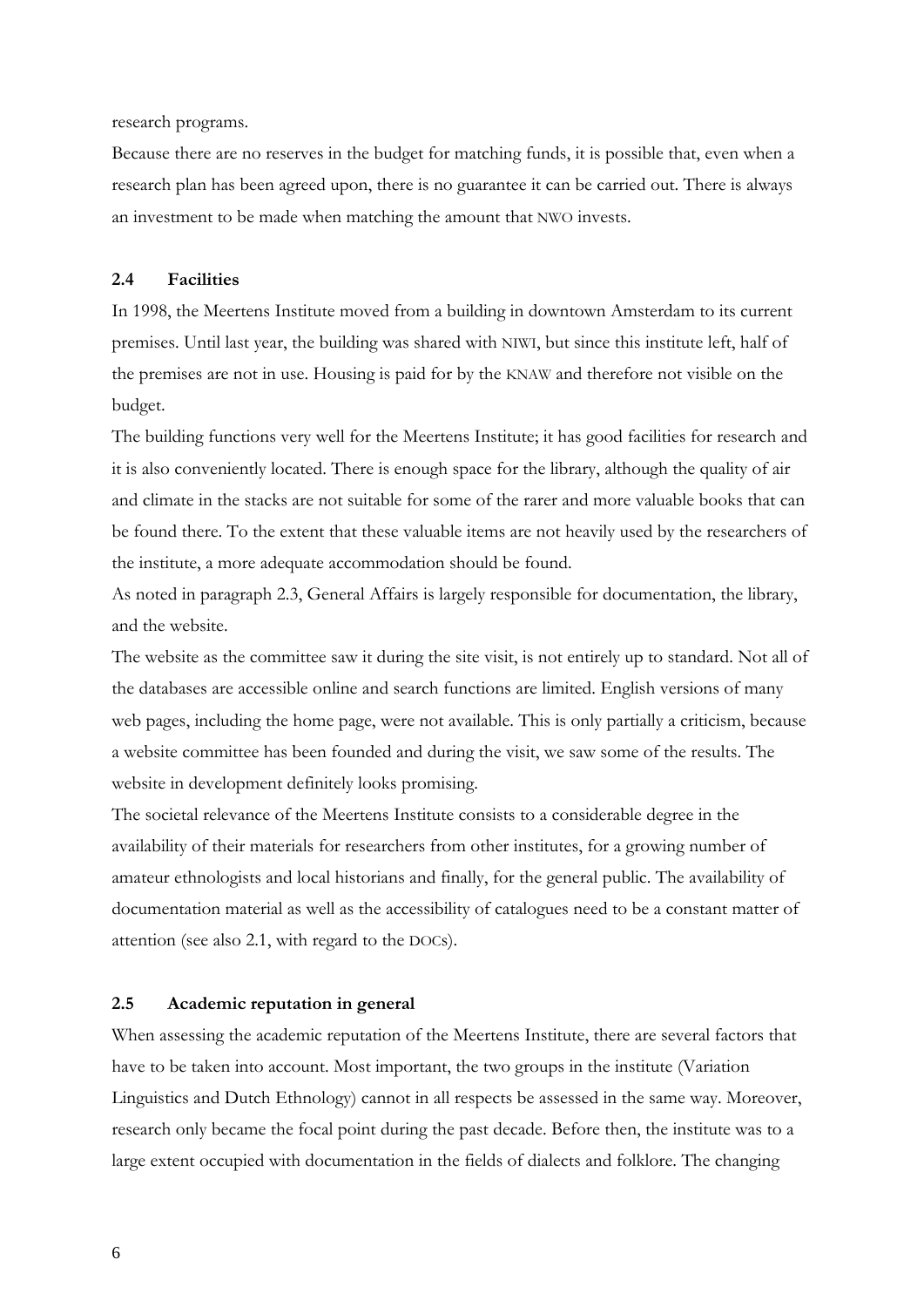mission statement and policy/leadership have resulted in rapid developments. The director of the Meertens Institute is therefore right when he thinks of its current incarnation as a 'new institute' which has only existed for eight years.

The previous evaluation report, written less than two years after the 'new' institute came into being, mentions these quick developments with admiration, and it came to the conclusion that the institute, 'has the potential to reach the category α (*international player, national leader*).' This report will look in greater detail into the academic reputation of the institute in chapter 3, but in general the committee came to the conclusion that the Meertens Institute fulfilled this promise and can now be rated as belonging to the former category  $\alpha$  (in current terms: 'very good'). The high academic reputation of the institute is also evident from the fact that the Meertens Institute cooperates successfully with several universities and is sought after as a partner by museums and other institutions, and it is additionally reflected in a growing number of PhDgrants in the framework research projects initiated from the Meertens Institute and financed by the NWO. This pertains in particular to the linguistics group, which has been very successful in this respect. The institute also often attracts international speakers and visiting scholars, and researchers from the Meertens Institute regularly publish and present papers in an international context. All in all, the status and reputation of the Meertens Institute appear to be very good: it occupies a solid position in the Dutch academic world.

# **2.6 Societal relevance**

Again, it makes sense to distinguish between the two groups: whereas Variation Linguistics is most prominently present in the field of international scientific publications, Dutch Ethnology often makes its work visible to the wider public. However, the publication of large dialect atlases (MAND; SAND) by the linguistic group has also played an important role.

The committee was impressed by the way in which the institute manages to disseminate the results of its research to a wider audience through a stream of books and articles, on different levels but without exception in respected magazines, journals and with good publishing houses. This is especially important because the topics of the Meertens Institute have a growing relevance for Dutch society.

The TCULT-project (Languages and Cultures in Utrecht neighbourhoods Lombok and Transvaal) deserves mentioning here. As an attempt to combine the two major streams within the Meertens Institute it might have been more successful, but it indicates in which way socially relevant research can be conducted which additionally strengthens cooperation between the two groups. Additional research projects in this area are being planned and should be encouraged.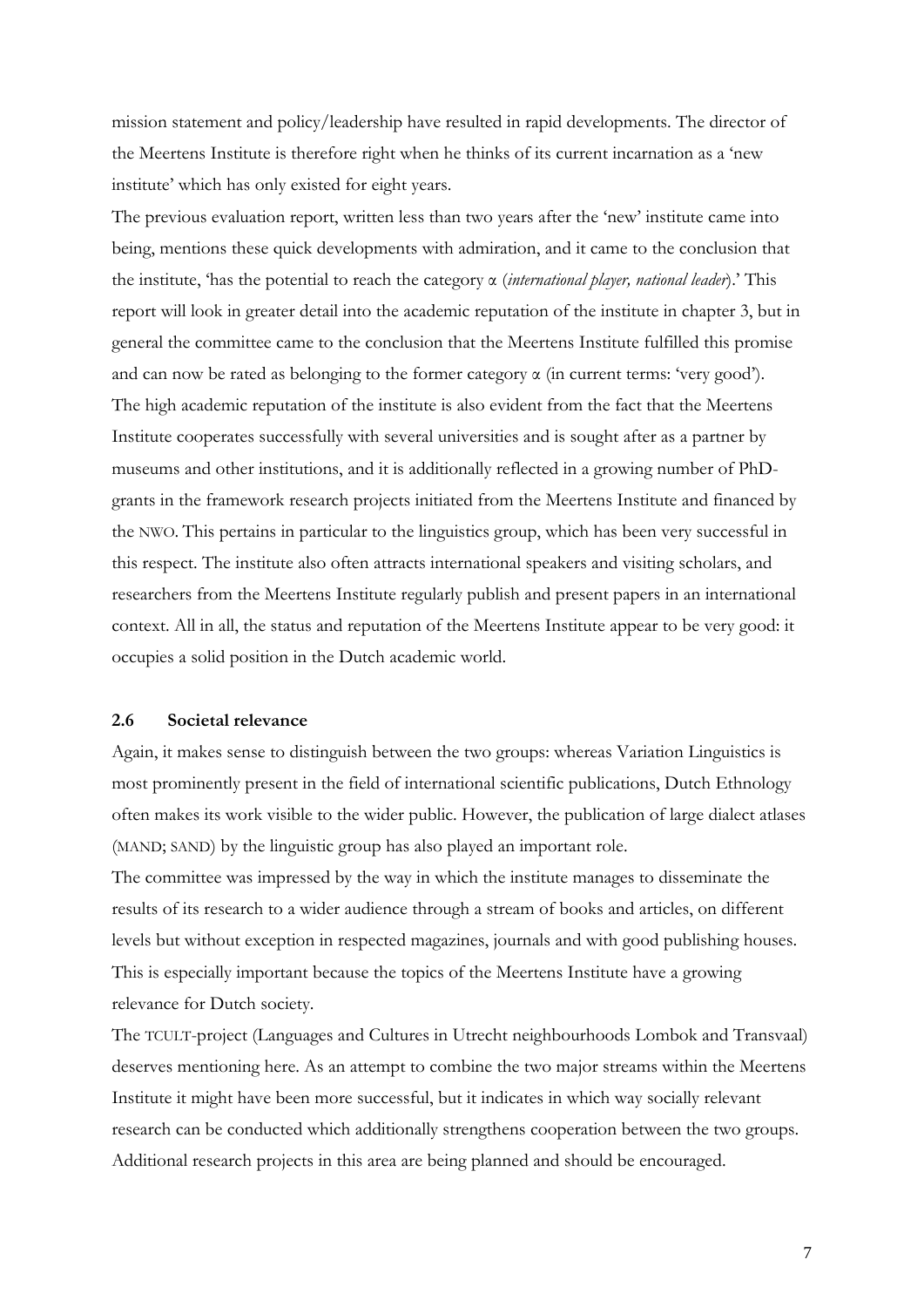# **2.7 Strengths and weaknesses**

The *Self Evaluation* contains a SWOT analysis that seems fair and balanced. The committee noticed that the director is very well aware of the weaknesses of the institute and the possible problems it might encounter in the future, but it also got the impression of a strong and confident institute that knows its value.

# *Strengths*

- the quality of research.
- the Meertens Institute provides a stimulating environment, and the facilities are good.
- a strong position within academia: mostly on the national level, but increasingly international as well.
- subject matters that will have increasing relevance for society in the future.

## *Weaknesses*

- An ambivalent attitude towards the relationship between the two research groups within the institute: the mission statement points toward further cooperation, but in practice the theoretical and methodological orientation of the two groups differs.
- Lack of clarity with regard to the way in which research and documentation can work together. Since the amount of labour, time and cost that go into documentation and digitalization is considerable, its scope and integration into research are in need of constant reflection.
- A management structure that depends too much on the director, and in its flat structure – lacks professionalism.
- A financial situation which, although stable, does not contribute to growth and threatens to diminish the institute's innovative potential.
- The accessibility of the documentation material: the website is not entirely up to standard, databases are often not available online. No overall plan appears to be available for common standards to be used and interoperability between Meertens' own databases and cooperation with relevant databases of other institutions.
- Research is often carried out in relative isolation. Many researchers work on their own themes. This individualist approach means that sometimes the research projects lack integration.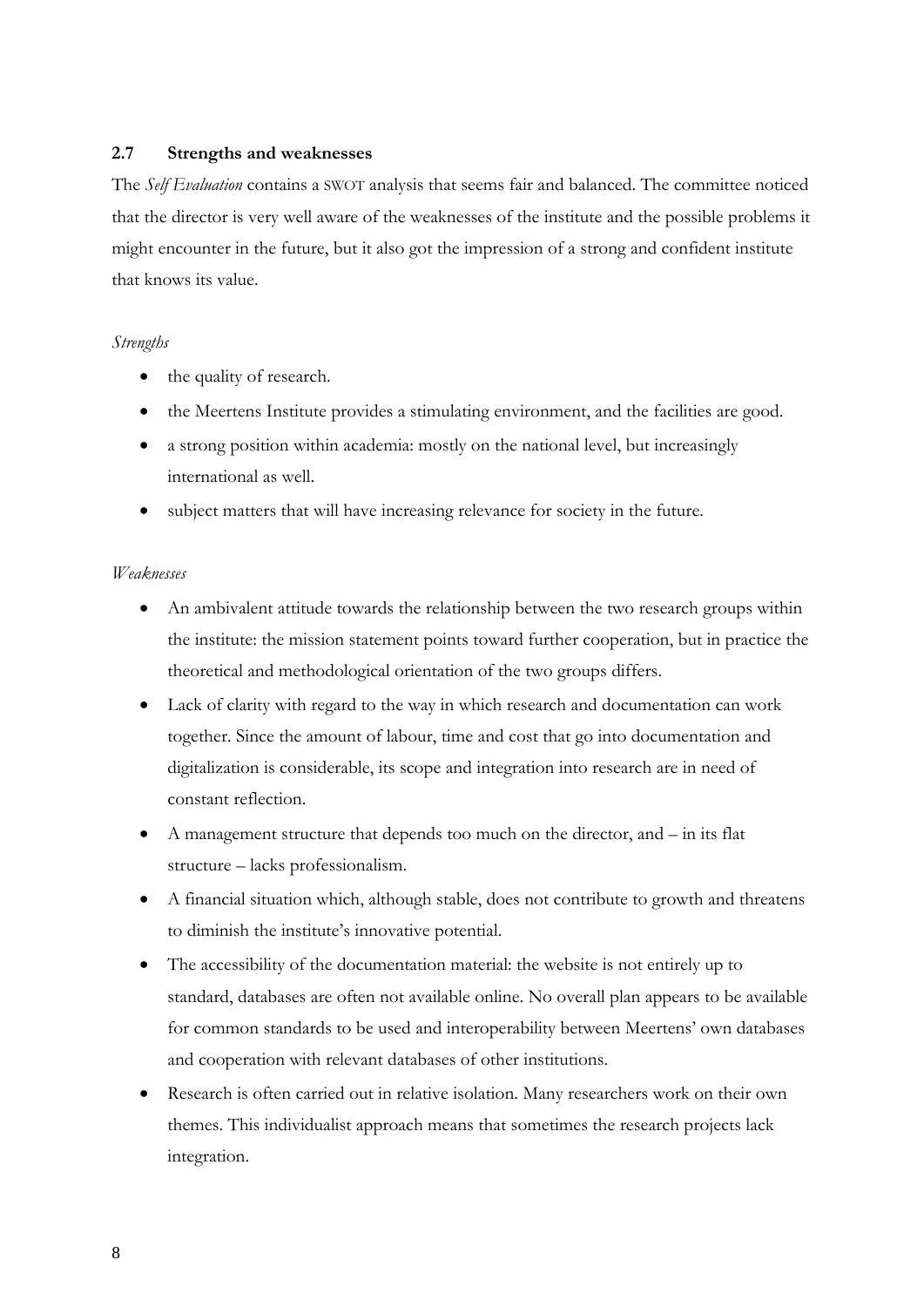### **3. ASSESSMENT OF RESEARCH**

Weighing the factors mentioned in the previous chapter, the committee came to the conclusion that, on the scale of the *Standard Evaluation Protocol 1999-2003*, the Meertens Institute in general is *very good*. It plays a national leading role in both fields, and can be considered an 'international player'.

The atmosphere is positive, the institute is dynamic and the recommendations that were made in the previous assessment have mostly been followed quite successfully. In more detail:

The *quality* of research is very good. International standing is one of the most decisive factors when assessing the quality of research. Variation Linguistics is internationally renowned and the group can certainly be called an 'international player', especially in the European context. In formal linguistics, the reputation of the Meertens Institute in the international scientific community is very high. Some of the research in this area even deserves the label 'excellent.' Ethnology as a field is less internationally organized. A peer-reviewed journal system is yet lacking and research in this area is therefore more difficult to assess. But here as well, the progress is remarkable. The ethnologists made a big leap forward: it is rare to see an institute make such progress in such a short period of time. It will be a remarkable success if the institute manages to maintain this level during the next years.

The *productivity* of the research is also very good, although we still see possibilities for an increase of the number of publication in international journals. The committee recognizes that the *Self Evaluation* also mentions this as a challenge and is aware of the fact that big projects, such as the dialect atlases, have used up a lot of time and energy. Now work on these is about to be finished, it is to be expected that more internationally visible publications in peer-reviewed journals will be submitted.

In ethnology, the book is the most important medium. But this group as well should try to reach internationally leading journals as often as possible.

The *relevance* of the institute is definitely very high. The ethnology group publishes a lot of books (and even some CDs) that cater towards the interest of the general public. There is a new ethnological journal, cULTUUR, which looks promising, although it has not been in existence long enough to gain firm ground. In general, one can say that ethnological topics have an increasing position in the public debate, and the Meertens Institute's presence in this arena is convincing.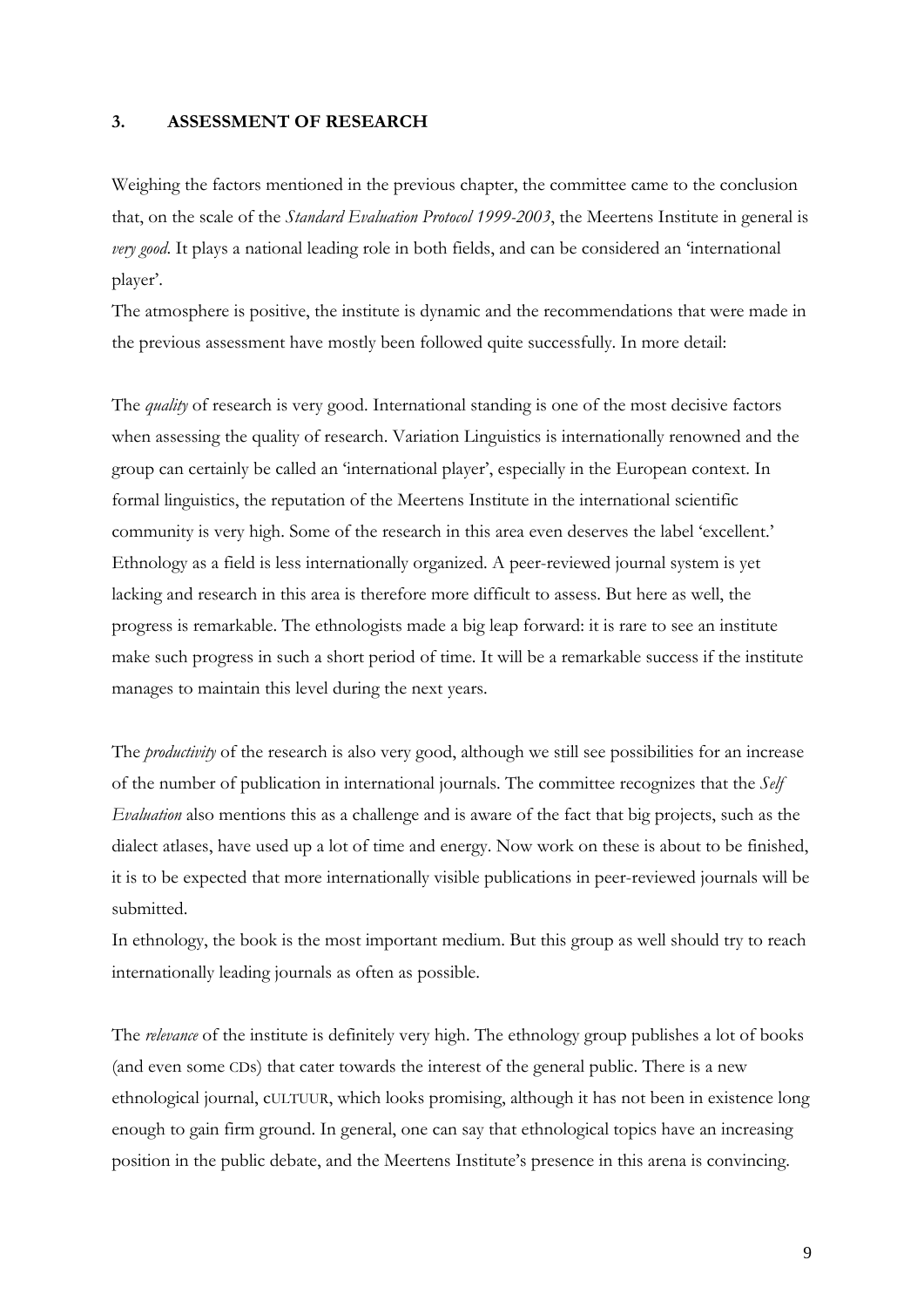There is cooperation with other universities, museums, and one of the professors is a member of an important advisory council to the Dutch Minister for Education, Arts and Sciences (Raad voor Cultuur). Variation Linguistics has been very successful in attracting money from different sources, and Dutch Ethnology increasingly manages to get support from NWO as well. The institute is aware of the social relevance of its collections (preserving cultural heritage). The new DOCs (Centres on Documentation and Research) try to bridge the gap between documentation and research, but this demands the continued attention of the directorship.

The evaluation committee came to the conclusion that the *vitality and feasibility* of the Meertens Institute are also very good. It has redefined its position in Dutch culture and society, internal reorganizations have been successful, and there is no reason to assume that the lively and stimulating atmosphere in the institute will subside.

The major threat is the financial situation: for continuing vitality, cooperation with universities and other research centres is necessary, as are contributions from new PhD-students. Excellence does not come cheap.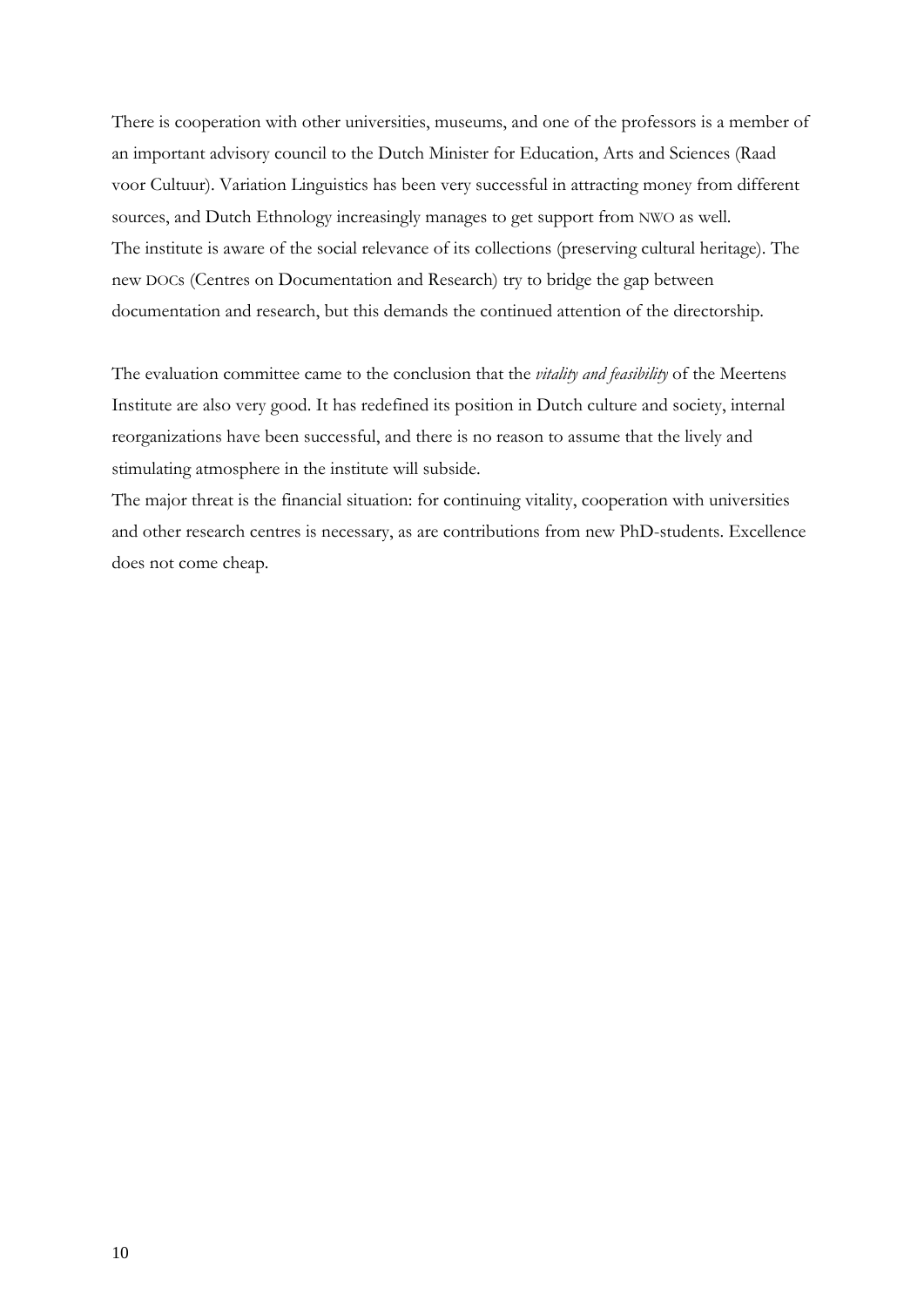#### **4. RECOMMENDATIONS**

The 2000 evaluation report concluded with a number of recommendations, which the Meertens Institute has, in large parts, followed quite successfully, or at least addressed in the *Self Evaluation*. This resulted in the aforementioned assessment. The following recommendations are largely aimed at sustainability.

- The institute is constantly working on two tracks, which is the heritage of its unusual history. We recommend that the institute continues to try to increase interaction between the two groups. Cooperation with other fields may provide useful as well: sociology, anthropology, psychology as well as history departments, and social geography. This suggestion applies in particular to the onomastics section in Variation Linguistics. It might also increase the reputation of the ethnology group. The sociolinguistic element in the institute's research programs can play an important role in these exchanges and the management of the institute should provide ample resources for this element of the program. In the longer run, becoming part of a larger federative organization of research units in the area of Dutch language, history and culture might be considered.
- For the future of the ethnological group, the establishment of an academic curriculum in ethnology within The Netherlands will be of importance.
- The way in which Documentation is organized should remain a constant topic of attention. The new structure with three DOCs sounds promising in theory, but the way in which it will function is as yet unclear. The committee recognizes the importance of documentation as such (especially since universities lack the infrastructure to do this systematically) but was unable to get a clear picture of the current measures and indications to incorporate it into research. (On a side note: It might be wise to reconsider the name 'DOC', because this suggests an exclusive focus on the documentation aspect.)
- The evaluation committee sees a potential for increasing the online use of the institute's databases and catalogues as well as other documentations: as a means for research on the one hand, and as a service towards the general public on the other hand. This is where the website will become increasingly important. An overall plan based on international standards, should be designed for the Meertens Institute with regard to its data infrastructure, to provide for the interoperability of Meertens' own databases and to facilitate cooperation with relevant datasets of other institutions. The committee appreciates the efforts made in this direction.
- The current vagueness of research plans needs attention. One possibility would be to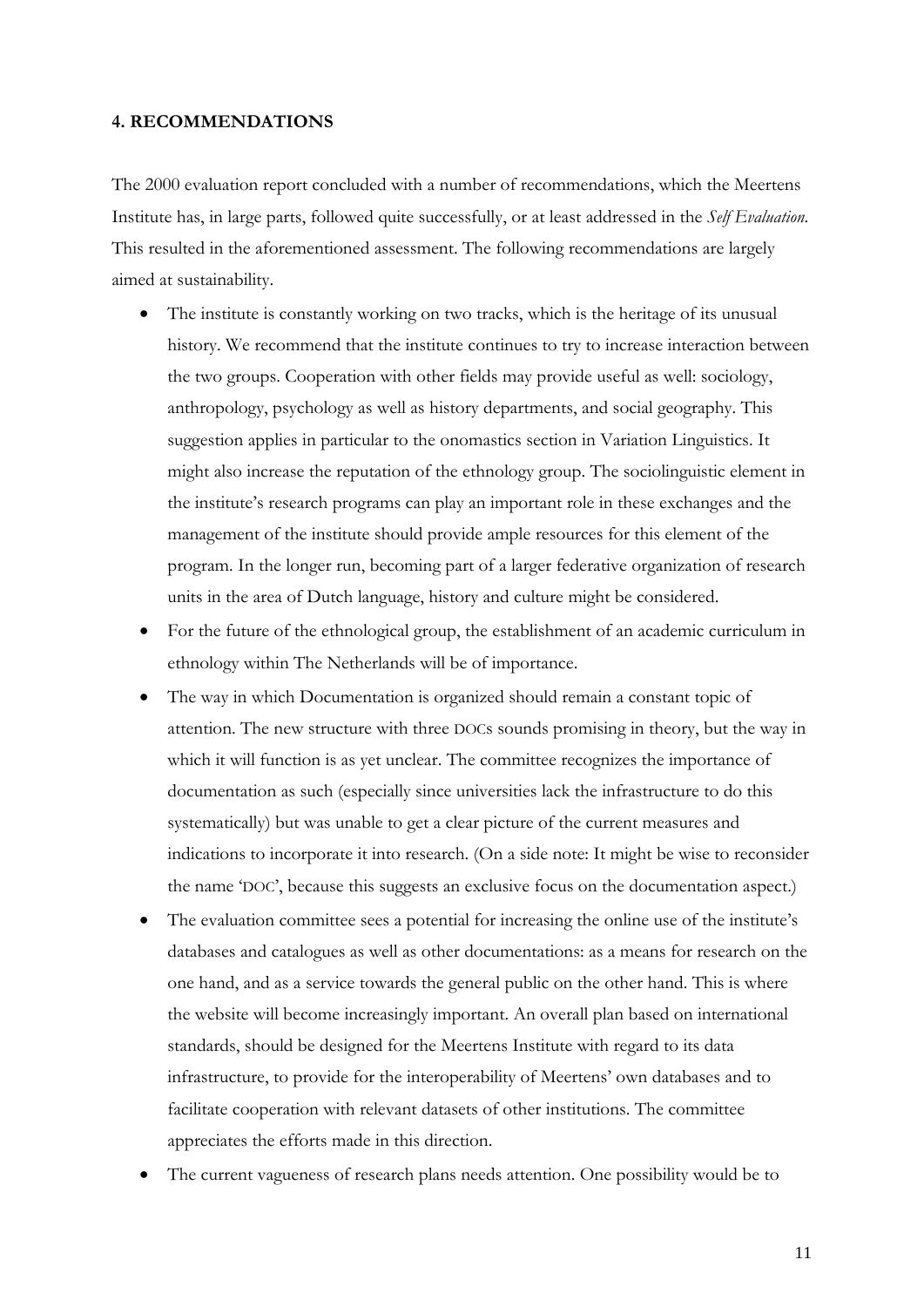accompany the current five year plans with annual programs and evaluation. This would make it possible to evaluate how successful research projects have been, and in the end, to increase productivity. Currently, especially the linguistic group runs a certain risk of fragmentation. Ideally, the sum of all research programs should present a coherent identity of the institute as a whole.

- With regard to the temporary stop of new PhD-program, the committee agrees with the viewpoint of many people working at the institute that this is not a good development. At this moment, the Meertens Institute appears to be eating up its reserves, which is a dangerous situation. We suggest it to be a task for the KNAW to set up an additional budget for 'matching funds' as part of its structural support.
- We recommend a re-evaluation of the management structure of the institute. At the moment it appears loose and egalitarian, which is not realistic for an organization of this size. To secure continuity, we envisage a more professional management structure. This seems to be especially important with regard to General Affairs (including financial affairs).

Finally, the evaluation committee considers it an achievement in itself that a research institute with such a specific Dutch focus manages to be 'internationally visible'.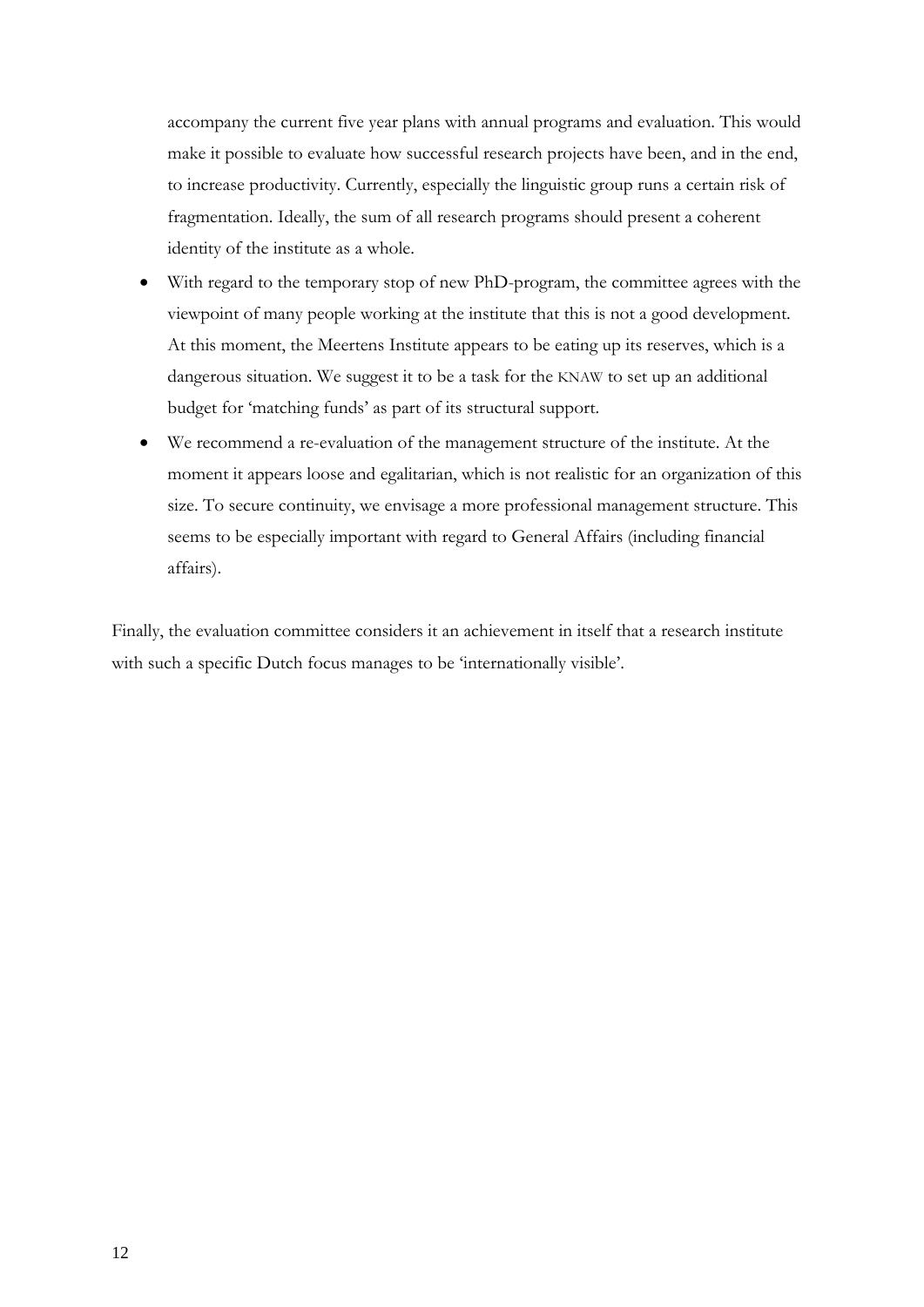# **APPENDIX**

# **1. PROGRAMME EVALUATION COMMITTEE MEERTENS INSTITUTE**

## **Monday October 30**

Dinner Evaluation Committee with Director Research Organisation KNAW:

- Prof.dr. Paul Schnabel (Chairman)
- Prof.dr. Peter Auer
- Prof.dr. Christine Burckhardt-Seebass
- Josje Calff MA
- Dr. Bertram Mourits (Secretary)
- Prof.dr. Theo Mulder (Director Research Organisation as of October 1)

# **Tuesday October 31**

| $9:00 - 10:00$  | Director Meertens Institute<br>Prof.dr. Hans Bennis                                                                                                                                                                                                                                                                                                                                                                                                                                                                   |
|-----------------|-----------------------------------------------------------------------------------------------------------------------------------------------------------------------------------------------------------------------------------------------------------------------------------------------------------------------------------------------------------------------------------------------------------------------------------------------------------------------------------------------------------------------|
| $10:00 - 10:45$ | Management Team<br>Prof.dr. Hans Bennis (Director)<br>Dr. Leonie Cornips (Research Leader Variation Linguistics)<br>Dr. Willy Jongenburger (Head General Affairs)                                                                                                                                                                                                                                                                                                                                                     |
|                 | Prof. dr. Herman Roodenburg (Research Leader Dutch Ethnology)                                                                                                                                                                                                                                                                                                                                                                                                                                                         |
| $10:45 - 11:15$ | Coffee break                                                                                                                                                                                                                                                                                                                                                                                                                                                                                                          |
| $11:15 - 12:00$ | Discussion with the Scientific Committee of the institute<br>Prof.dr. Pieter Muysken (Member)                                                                                                                                                                                                                                                                                                                                                                                                                         |
| $12:00 - 12:45$ | Tour of the Institute                                                                                                                                                                                                                                                                                                                                                                                                                                                                                                 |
| $12:45 - 13:30$ | Lunch                                                                                                                                                                                                                                                                                                                                                                                                                                                                                                                 |
|                 | 13:30 - 15:30 Discussion with General Affairs<br>- 13:30-14:00 Head General Affairs (Dr. Willy Jongenburger)<br>- 14:00-14:30 Library/documentation/collections<br>Dr. Willy Jongenburger (Head General Affairs)<br>Koos Schell (library/collections)<br>Marianne van Zuijlen (documentation)<br>$-14:30-15:00$ ICT / website<br>Edwin Brinkhuis MA (technology development)<br>Dr. Willy Jongenburger (Head General Affairs)<br>Mathilde Jansen MA (website)<br>Dr. Marc van Oostendorp (Chairman Website Committee) |
|                 | - 15:00-15:30 Public Relations and DIV (documentary and information service)<br>Dr. Willy Jongenburger (Head General Affairs)<br>Dr. Theo Meder<br>Prof. Dr. Louis Grijp                                                                                                                                                                                                                                                                                                                                              |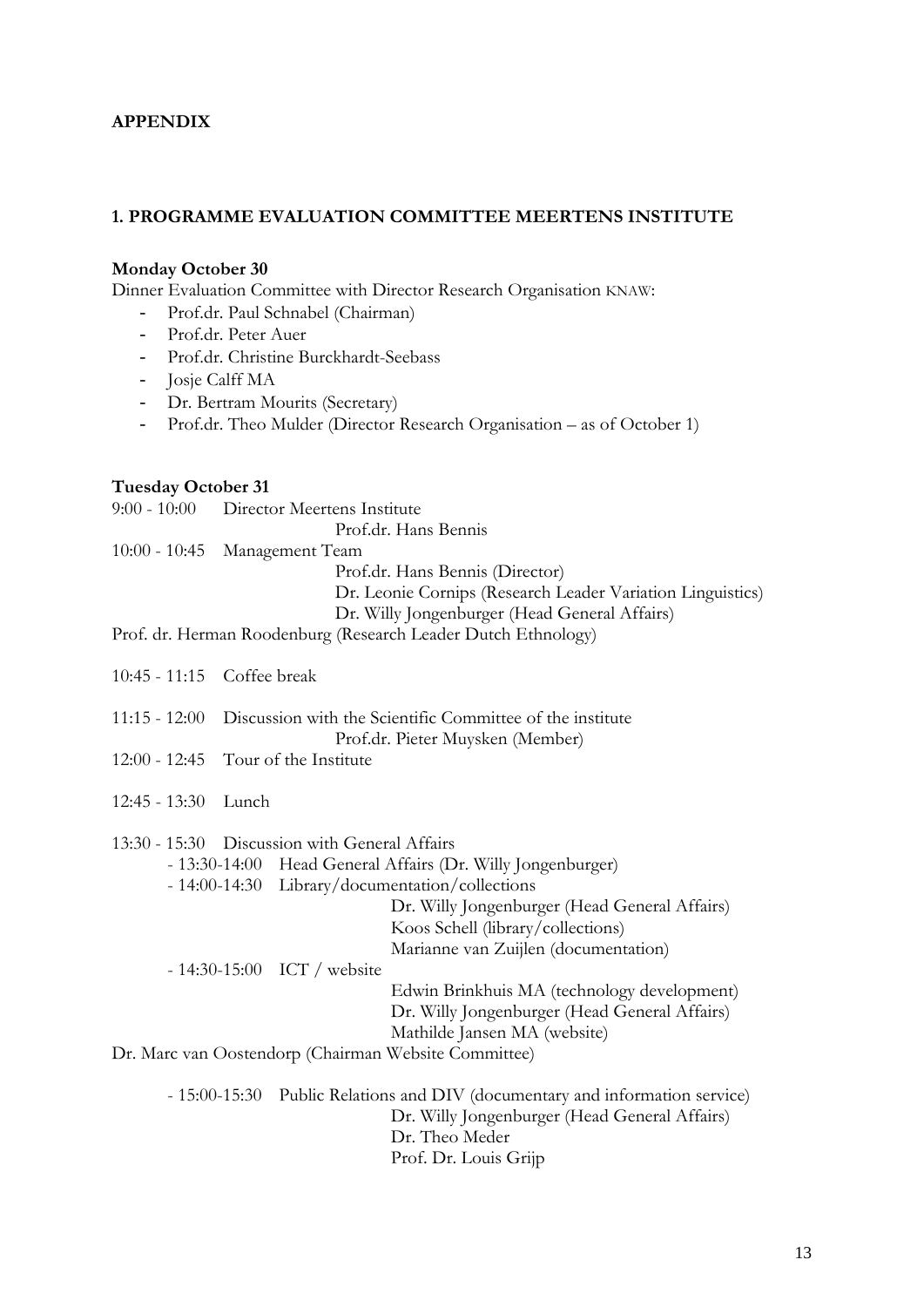| 15:30 - 16:00 Tea break                              |                                                                                                                                                                                                                                       |
|------------------------------------------------------|---------------------------------------------------------------------------------------------------------------------------------------------------------------------------------------------------------------------------------------|
|                                                      | 16:00 - 16:45 Discussion with the Committee Strategy and Policy (research committee)<br>Dr. Marc van Oostendorp (Chairman; Variation Linguistics)<br>Dr. Gertjan Postma (Variation Linguistics)<br>Dr. Irene Stengs (Dutch Ethnology) |
|                                                      | 16:45 - 17:30 Discussion Commissie                                                                                                                                                                                                    |
|                                                      | 17:30 - 19:00 Drinks / informal meeting with personnel of the institute                                                                                                                                                               |
| 19:30                                                | Dinner Evaluation Committee                                                                                                                                                                                                           |
| $\mathbf{W}$ , 1., 1., 1., $\mathbf{M}$ , 1., 1., 1. |                                                                                                                                                                                                                                       |

### **Wednesday November 1**

|                            | 9:00 - 10:45 Discussion with Dutch Ethnology                 |
|----------------------------|--------------------------------------------------------------|
| - 9:00-9:30                | Research leader (Prof.dr. Herman Roodenburg)                 |
|                            | - 9:30-10.00 Orale Cultuur                                   |
|                            | Prof.dr. Louis Grijp                                         |
|                            | Dr. Theo Meder                                               |
|                            | M. de Bruin MA                                               |
|                            | - 10:00-10.15 Materiele Cultuur                              |
|                            | Dr. Hester Dibbits                                           |
|                            | Prof.dr. Herman Roodenburg                                   |
|                            | - 10:15-10:30 Religieuze Cultuur                             |
|                            | Dr. Peter Jan Margry                                         |
|                            | $-10:30-10:45$ Feest & Ritueel                               |
|                            | Prof.dr. Gerard Rooijakkers                                  |
|                            | Dr. Irene Stengs                                             |
| 10:45 - 11:15 Coffee break |                                                              |
|                            | 11:15 - 13:00 Discussion with Variation Linguistics          |
|                            | 11.15 $11.45$ Decease leader $(D_n, L_{\text{con}})$ Coming) |

- 11:15-11:45 Research leader (Dr. Leonie Cornips)

- 11:45-12:00 Syntactici

 Prof.dr. Sjef Barbiers Dr. Leonie Cornips Dr. Gertjan Postma

- 12:00-12:15 Fonologen

 Dr. Ben Hermans Dr. Frans Hinskens Dr. Marc van Oostendorp

- 12:15-12:30 Naamkundigen

 Reina Boerrigter MA Leendert Brouwer Dr. Doreen Gerritzen